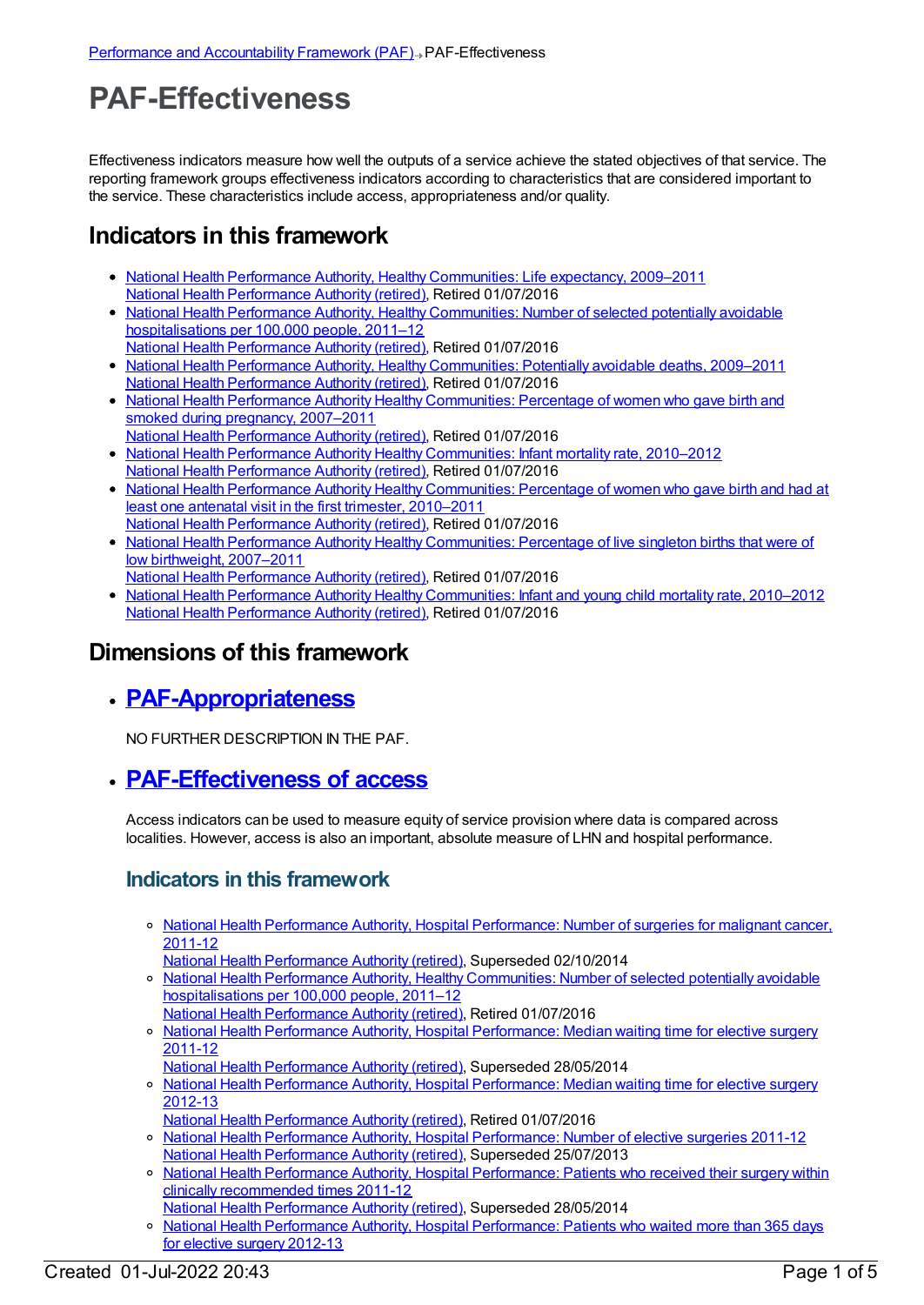National Health [Performance](https://meteor.aihw.gov.au/RegistrationAuthority/8) Authority (retired), Retired 01/07/2016

- $\circ$ National Health Performance Authority, Healthy Communities: Human [papillomavirus](https://meteor.aihw.gov.au/content/564385) (HPV) vaccination rates for girls turning 15 years in 2012
- National Health [Performance](https://meteor.aihw.gov.au/RegistrationAuthority/8) Authority (retired), Retired 01/07/2016 o National Health Performance Authority, Healthy [Communities:](https://meteor.aihw.gov.au/content/564342) Immunisation rates for children, 2012-13 National Health [Performance](https://meteor.aihw.gov.au/RegistrationAuthority/8) Authority (retired), Retired 01/07/2016
- o National Health Performance Authority, Hospital [Performance:](https://meteor.aihw.gov.au/content/558302) Median waiting time for elective surgery, 2014
- National Health [Performance](https://meteor.aihw.gov.au/RegistrationAuthority/8) Authority (retired), Retired 01/07/2016
- o National Health Performance Authority, Hospital [Performance:](https://meteor.aihw.gov.au/content/527371) Patients who waited more than 365 days for elective surgery 2011-12 National Health [Performance](https://meteor.aihw.gov.au/RegistrationAuthority/8) Authority (retired), Superseded 28/05/2014
- National Health Performance Authority, Hospital [Performance:](https://meteor.aihw.gov.au/content/558296) Percentage of patients who waited longer than 365 days for elective surgery, 2014 National Health [Performance](https://meteor.aihw.gov.au/RegistrationAuthority/8) Authority (retired), Retired 01/07/2016
- o National Health Performance Authority, Hospital [Performance:](https://meteor.aihw.gov.au/content/530411) Percentage of people who received surgery for malignant cancer within 30 days, 2011-12 National Health [Performance](https://meteor.aihw.gov.au/RegistrationAuthority/8) Authority (retired), Superseded 02/10/2014
- o National Health Performance Authority, Hospital [Performance:](https://meteor.aihw.gov.au/content/543422) Percentage of people who received surgery for malignant cancer within 45 days, 2011-12
- National Health [Performance](https://meteor.aihw.gov.au/RegistrationAuthority/8) Authority (retired), Superseded 02/10/2014 National Health Performance Authority, Hospital [Performance:](https://meteor.aihw.gov.au/content/530408) Percentage of people who waited longer than the clinical urgency category time for surgery for malignant cancer, 2011-12 National Health [Performance](https://meteor.aihw.gov.au/RegistrationAuthority/8) Authority (retired), Retired 01/07/2016
- o National Health Performance Authority, Healthy [Communities:](https://meteor.aihw.gov.au/content/529386) Satisfaction with waiting times for GPs, 2011–12

National Health [Performance](https://meteor.aihw.gov.au/RegistrationAuthority/8) Authority (retired), Superseded 19/03/2015

- o National Health Performance Authority, Hospital [Performance:](https://meteor.aihw.gov.au/content/532929) Number of elective surgeries 2012-13 National Health [Performance](https://meteor.aihw.gov.au/RegistrationAuthority/8) Authority (retired), Superseded 28/05/2014
- National Health Performance Authority, Hospital [Performance:](https://meteor.aihw.gov.au/content/558288) Number of elective surgeries 2014 National Health [Performance](https://meteor.aihw.gov.au/RegistrationAuthority/8) Authority (retired), Retired 01/07/2016
- o National Health Performance Authority, Healthy [Communities:](https://meteor.aihw.gov.au/content/515538) Immunisation rates for children, 2012 National Health [Performance](https://meteor.aihw.gov.au/RegistrationAuthority/8) Authority (retired), Superseded 27/03/2014
- o National Health Performance Authority, Hospital [Performance:](https://meteor.aihw.gov.au/content/558277) Waiting times for emergency hospital care: Percentage completed within four hours, 2014 National Health [Performance](https://meteor.aihw.gov.au/RegistrationAuthority/8) Authority (retired), Retired 01/07/2016
- National Health Performance Authority, Hospital [Performance:](https://meteor.aihw.gov.au/content/530403) Median waiting time for surgery for malignant cancer, 2011-12
- National Health [Performance](https://meteor.aihw.gov.au/RegistrationAuthority/8) Authority (retired), Superseded 02/10/2014
- o National Health Performance Authority, Hospital [Performance:](https://meteor.aihw.gov.au/content/532935) Patients who received their surgery within clinically recommended times 2012-13 National Health [Performance](https://meteor.aihw.gov.au/RegistrationAuthority/8) Authority (retired), Retired 01/07/2016
- o National Health Performance Authority, Hospital [Performance:](https://meteor.aihw.gov.au/content/579929) Number of surgeries for malignant cancer, 2012-13
	- National Health [Performance](https://meteor.aihw.gov.au/RegistrationAuthority/8) Authority (retired), Retired 01/07/2016
- National Health Performance Authority, Hospital [Performance:](https://meteor.aihw.gov.au/content/579894) Percentage of people who received surgery for malignant cancer within 45 days, 2012-13 National Health [Performance](https://meteor.aihw.gov.au/RegistrationAuthority/8) Authority (retired), Retired 01/07/2016
- National Health Performance Authority, Hospital [Performance:](https://meteor.aihw.gov.au/content/579993) Percentage of people who received surgery for malignant cancer within 30 days, 2012-13
- National Health [Performance](https://meteor.aihw.gov.au/RegistrationAuthority/8) Authority (retired), Retired 01/07/2016 National Health Performance Authority, Hospital [Performance:](https://meteor.aihw.gov.au/content/563081) Percentage of patients who commenced treatment within clinically recommended time 2014
- National Health [Performance](https://meteor.aihw.gov.au/RegistrationAuthority/8) Authority (retired), Retired 01/07/2016
- o National Health Performance Authority: Healthy [Communities:](https://meteor.aihw.gov.au/content/593768) Percentage of people who visit the GP at least once in a year who had depression, anxiety or both of these conditions 2005-2013 National Health [Performance](https://meteor.aihw.gov.au/RegistrationAuthority/8) Authority (retired), Retired 01/07/2016
- National Health Performance Authority, Hospital [Performance:](https://meteor.aihw.gov.au/content/579970) Median waiting time for surgery for malignant cancer, 2012-13
- National Health [Performance](https://meteor.aihw.gov.au/RegistrationAuthority/8) Authority (retired), Retired 01/07/2016
- o National Health Performance Authority: Healthy [Communities:](https://meteor.aihw.gov.au/content/588162) Percentage of GP consultations with patients who had depression, anxiety or both of these conditions 2005-2013 National Health [Performance](https://meteor.aihw.gov.au/RegistrationAuthority/8) Authority (retired), Retired 01/07/2016
- o National Health Performance Authority: Healthy [Communities:](https://meteor.aihw.gov.au/content/586349) Percentage of people who visit the GP at least once in a year who had one, two, or three or more chronic conditions 2005-2013 National Health [Performance](https://meteor.aihw.gov.au/RegistrationAuthority/8) Authority (retired), Retired 01/07/2016
- National Health Performance Authority: Healthy [Communities:](https://meteor.aihw.gov.au/content/586345) Percentage of GP consultations in which one, two, or three or more chronic conditions were managed 2009-2013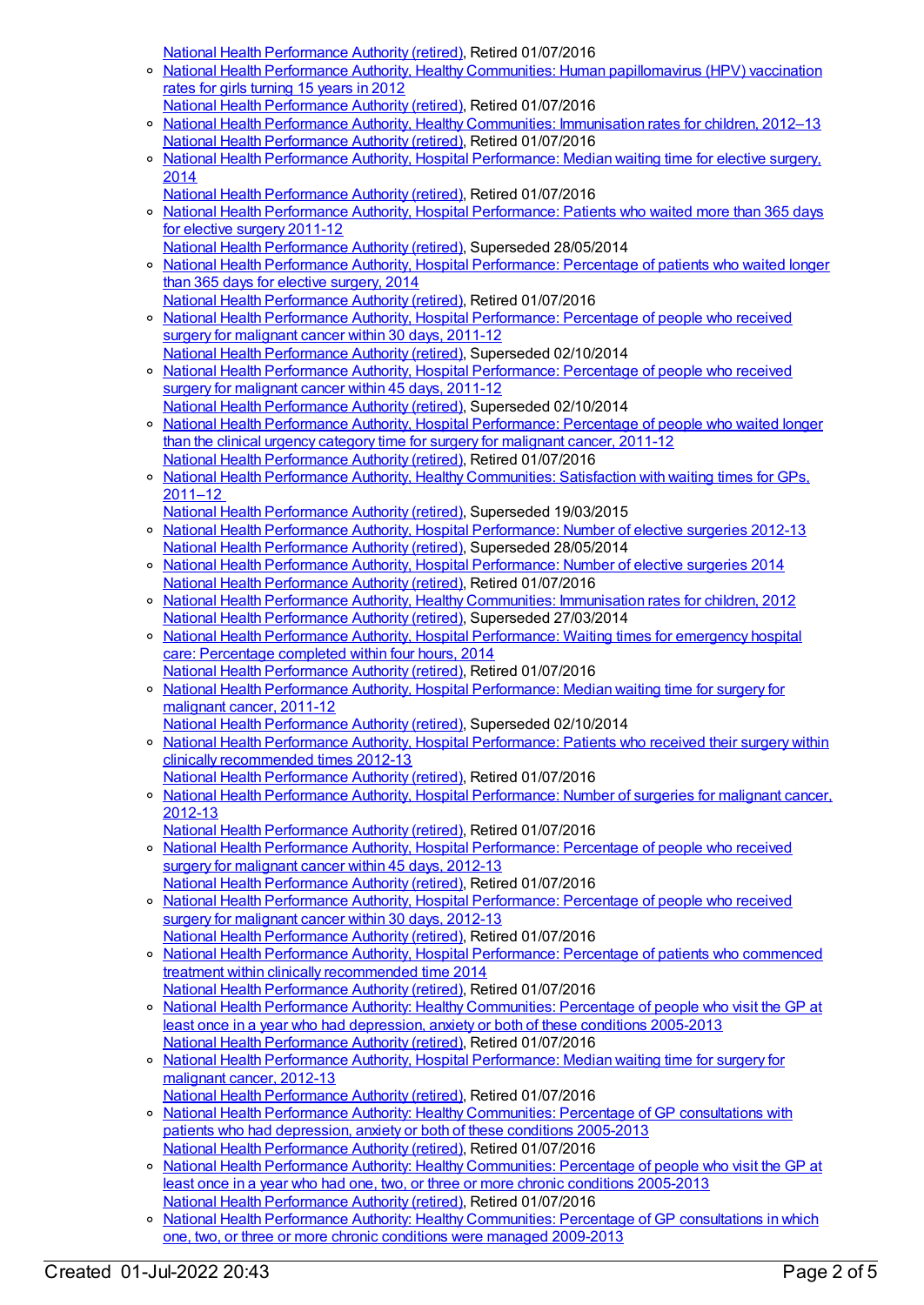National Health [Performance](https://meteor.aihw.gov.au/RegistrationAuthority/8) Authority (retired), Retired 01/07/2016

- National Health Performance Authority: Healthy [Communities:](https://meteor.aihw.gov.au/content/593774) Percentage of GP management  $\circ$ occasions in which counselling was provided in the management of depression or anxiety 2009-2013 National Health [Performance](https://meteor.aihw.gov.au/RegistrationAuthority/8) Authority (retired), Retired 01/07/2016
- o National Health Performance Authority: Healthy [Communities:](https://meteor.aihw.gov.au/content/594756) Percentage of GP management occasions in which a referral to a health professional was provided in the management of depression or anxiety 2009-2013
	- National Health [Performance](https://meteor.aihw.gov.au/RegistrationAuthority/8) Authority (retired), Retired 01/07/2016
- o National Health Performance Authority: Healthy [Communities:](https://meteor.aihw.gov.au/content/593791) Percentage of people who visit the GP at least once in a year who had arthritis, chronic back pain or both of these conditions 2005-2013 National Health [Performance](https://meteor.aihw.gov.au/RegistrationAuthority/8) Authority (retired), Retired 01/07/2016
- National Health Performance Authority: Healthy [Communities:](https://meteor.aihw.gov.au/content/593798) Percentage of GP management occasions in which a medication was prescribed in the management of arthritis or chronic back pain 2009-2013
- National Health [Performance](https://meteor.aihw.gov.au/RegistrationAuthority/8) Authority (retired), Retired 01/07/2016
- National Health Performance Authority: Healthy [Communities:](https://meteor.aihw.gov.au/content/595024) Percentage of GP management occasions in which a referral to a health professional was provided in the management of arthritis or chronic back pain 2009-2013

National Health [Performance](https://meteor.aihw.gov.au/RegistrationAuthority/8) Authority (retired), Retired 01/07/2016

- National Health Performance Authority: Healthy [Communities:](https://meteor.aihw.gov.au/content/593803) Percentage of GP management occasions in which imaging was ordered in the management of arthritis or chronic back pain 2009-2013 National Health [Performance](https://meteor.aihw.gov.au/RegistrationAuthority/8) Authority (retired), Retired 01/07/2016
- o National Health Performance Authority: Healthy [Communities:](https://meteor.aihw.gov.au/content/586342) Percentage of GP consultations with patients who had one, two, or three or more chronic conditions 2005-2013 National Health [Performance](https://meteor.aihw.gov.au/RegistrationAuthority/8) Authority (retired), Retired 01/07/2016
- o National Health Performance Authority: Healthy [Communities:](https://meteor.aihw.gov.au/content/593780) Percentage of people who visit the GP at least once in a year who had a selected cardiovascular risk condition 2005-2013 National Health [Performance](https://meteor.aihw.gov.au/RegistrationAuthority/8) Authority (retired), Retired 01/07/2016
- National Health Performance Authority: Healthy [Communities:](https://meteor.aihw.gov.au/content/593783) Percentage of GP consultations with patients who had a selected cardiovascular risk condition 2005-2013 National Health [Performance](https://meteor.aihw.gov.au/RegistrationAuthority/8) Authority (retired), Retired 01/07/2016
- o National Health Performance Authority: Healthy [Communities:](https://meteor.aihw.gov.au/content/593785) Percentage of GP consultations in which a selected cardiovascular risk condition was managed 2009-2013 National Health [Performance](https://meteor.aihw.gov.au/RegistrationAuthority/8) Authority (retired), Retired 01/07/2016
- National Health Performance Authority: Healthy [Communities:](https://meteor.aihw.gov.au/content/593787) Percentage of GP management occasions in which a referral to a health professional was provided in the management of a selected cardiovascular risk condition 2009-2013 National Health [Performance](https://meteor.aihw.gov.au/RegistrationAuthority/8) Authority (retired), Retired 01/07/2016
- o National Health Performance Authority: Healthy Communities: Percentage of GP management occasions in which statins were prescribed in the management of a selected [cardiovascular](https://meteor.aihw.gov.au/content/593789) risk condition 2009-2013
	- National Health [Performance](https://meteor.aihw.gov.au/RegistrationAuthority/8) Authority (retired), Retired 01/07/2016
- <sup>o</sup> National Health Performance Authority: Healthy [Communities:](https://meteor.aihw.gov.au/content/593770) Percentage of GP consultations in which depression or anxiety were managed 2009-2013 National Health [Performance](https://meteor.aihw.gov.au/RegistrationAuthority/8) Authority (retired), Retired 01/07/2016
- National Health Performance Authority: Healthy [Communities:](https://meteor.aihw.gov.au/content/593772) Percentage of GP management occasions in which psychotropics were prescribed in the management of depression or anxiety 2009- 2013

National Health [Performance](https://meteor.aihw.gov.au/RegistrationAuthority/8) Authority (retired), Retired 01/07/2016

- National Health Performance Authority: Healthy [Communities:](https://meteor.aihw.gov.au/content/593793) Percentage of GP consultations with patients who had arthritis, chronic back pain or both of these conditions 2005-2013 National Health [Performance](https://meteor.aihw.gov.au/RegistrationAuthority/8) Authority (retired), Retired 01/07/2016
- o National Health Performance Authority: Healthy [Communities:](https://meteor.aihw.gov.au/content/593796) Percentage of GP consultations in which arthritis or chronic back pain was managed 2009-2013 National Health [Performance](https://meteor.aihw.gov.au/RegistrationAuthority/8) Authority (retired), Retired 01/07/2016
- National Health Performance Authority, Hospital [Performance:](https://meteor.aihw.gov.au/content/602986) Percentage of patients who waited longer than 365 days for elective surgery, 2015
- National Health [Performance](https://meteor.aihw.gov.au/RegistrationAuthority/8) Authority (retired), Retired 01/07/2016 o National Health Performance Authority, Hospital [Performance:](https://meteor.aihw.gov.au/content/603005) Median waiting time for elective surgery, 2015
- National Health [Performance](https://meteor.aihw.gov.au/RegistrationAuthority/8) Authority (retired), Retired 01/07/2016
- o National Health Performance Authority, Healthy Communities: Waiting times for GP [appointments,](https://meteor.aihw.gov.au/content/601882) 2012–13
- National Health [Performance](https://meteor.aihw.gov.au/RegistrationAuthority/8) Authority (retired), Retired 01/07/2016
- National Health Performance Authority, Healthy Communities: Waiting times for urgent GP [appointments,](https://meteor.aihw.gov.au/content/594794) 2012–13
- National Health [Performance](https://meteor.aihw.gov.au/RegistrationAuthority/8) Authority (retired), Retired 01/07/2016
- National Health Performance Authority, Healthy Communities: Human [papillomavirus](https://meteor.aihw.gov.au/content/611806) (HPV) vaccination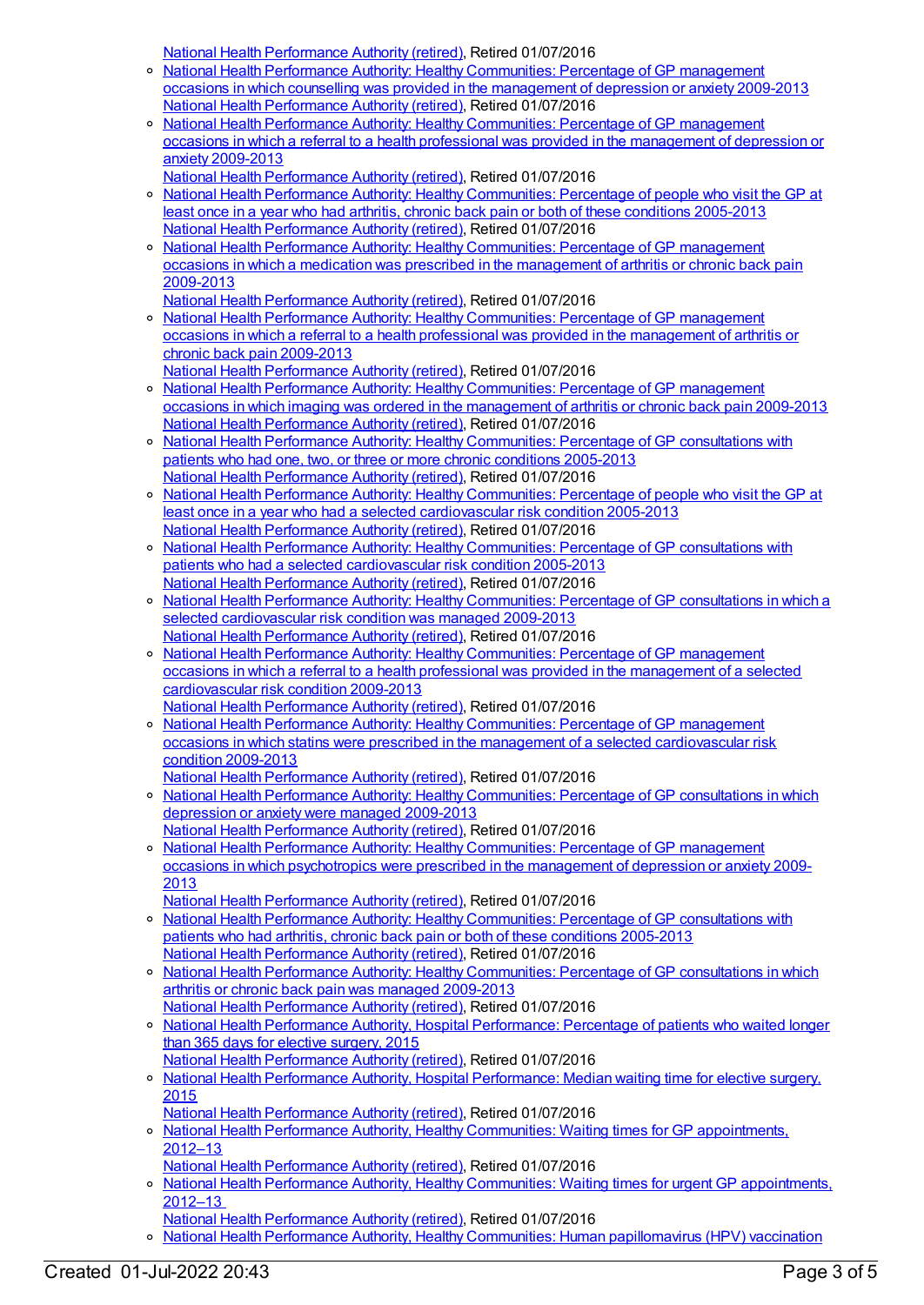rates for girls turning 15 years in 2013 National Health [Performance](https://meteor.aihw.gov.au/RegistrationAuthority/8) Authority (retired), Retired 01/07/2016

- o National Health Performance Authority, Healthy Communities: Waiting times for GP [appointments,](https://meteor.aihw.gov.au/content/611264) 2013–14
- National Health [Performance](https://meteor.aihw.gov.au/RegistrationAuthority/8) Authority (retired), Retired 01/07/2016
- o National Health Performance Authority, Healthy [Communities:](https://meteor.aihw.gov.au/content/611799) Immunisation rates for children, 2013-14 National Health [Performance](https://meteor.aihw.gov.au/RegistrationAuthority/8) Authority (retired), Retired 01/07/2016
- o <u>[Immunisation](https://meteor.aihw.gov.au/content/630476) rates for children, 2014–15</u> National Health [Performance](https://meteor.aihw.gov.au/RegistrationAuthority/8) Authority (retired), Retired 01/07/2016

#### **[PAF-Quality](https://meteor.aihw.gov.au/content/554930)**

NO FURTHER DESCRIPTION IN THE PAF.

#### **Sub-dimensions of this framework**

#### **[PAF-Capability](https://meteor.aihw.gov.au/content/554934)**

NO FURTHER DESCRIPTION IN THE PAF.

#### **[PAF-Continuity](https://meteor.aihw.gov.au/content/554935)**

NO FURTHER DESCRIPTION IN THE PAF.

#### **[PAF-Responsiveness](https://meteor.aihw.gov.au/content/554933)**

NO FURTHER DESCRIPTION IN THE PAF.

#### **Indicators in this framework**

- National Health Performance Authority, Healthy [Communities:](https://meteor.aihw.gov.au/content/527650) Percentage of adults who are overweight or obese, 2011–12
	- National Health [Performance](https://meteor.aihw.gov.au/RegistrationAuthority/8) Authority (retired), Retired 01/07/2016
- National Health Performance Authority, Healthy [Communities,](https://meteor.aihw.gov.au/content/527654) Percentage of adults who are daily smokers, 2011–12
- National Health [Performance](https://meteor.aihw.gov.au/RegistrationAuthority/8) Authority (retired), Retired 01/07/2016
- National Health Performance Authority, Healthy [Communities:](https://meteor.aihw.gov.au/content/548005) Self-reported admissions to hospital, 2011–12
	- National Health [Performance](https://meteor.aihw.gov.au/RegistrationAuthority/8) Authority (retired), Superseded 19/03/2015
- National Health Performance Authority, Healthy [Communities:](https://meteor.aihw.gov.au/content/601829) Self-reported admissions to hospital, 2012–13
- National Health [Performance](https://meteor.aihw.gov.au/RegistrationAuthority/8) Authority (retired), Retired 01/07/2016
- National Health Performance Authority, Healthy [Communities:](https://meteor.aihw.gov.au/content/611078) Percentage of adults admitted to hospital, 2013–14

National Health [Performance](https://meteor.aihw.gov.au/RegistrationAuthority/8) Authority (retired), Retired 01/07/2016

### **[PAF-Safety](https://meteor.aihw.gov.au/content/554932)**

NO FURTHER DESCRIPTION IN THE PAF.

#### **Indicators in this framework**

- National Health Performance Authority, Healthy [Communities:](https://meteor.aihw.gov.au/content/549587) Number of selected potentially avoidable hospitalisations per 100,000 people, 2011–12 National Health [Performance](https://meteor.aihw.gov.au/RegistrationAuthority/8) Authority (retired), Retired 01/07/2016
- National Health Performance Authority, Hospital Performance: Rate of [healthcare-associated](https://meteor.aihw.gov.au/content/558746) Staphylococcus aureus bloodstream infection, 2014
- National Health [Performance](https://meteor.aihw.gov.au/RegistrationAuthority/8) Authority (retired), Superseded 09/04/2015
- National Health Performance Authority, Hospital Performance: Rate of [healthcare-associated](https://meteor.aihw.gov.au/content/602700) Staphylococcus aureus bloodstream infection, 2015 National Health [Performance](https://meteor.aihw.gov.au/RegistrationAuthority/8) Authority (retired), Retired 01/07/2016